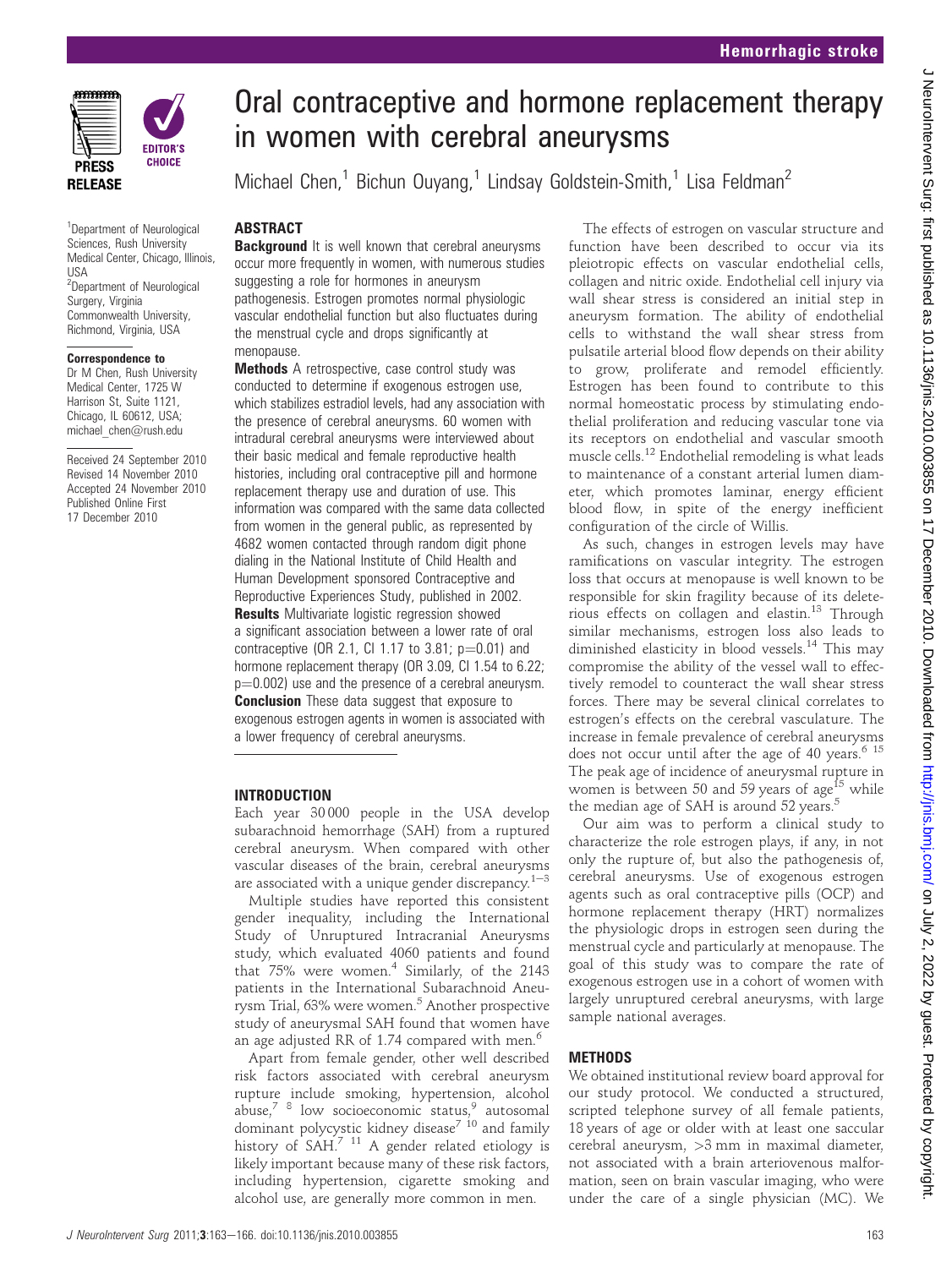recorded the circumstances in which patients did not participate (refusal, inability to locate patient, patient death or mental impairment due to stroke). For those patients who were mentally impaired or had passed away, we asked if an appropriate proxy was available. A structured questionnaire was used to obtain detailed information regarding past medical, social, family and gynecologic history, including their lifetime use and duration of use of OCP and HRT. Subjects were also questioned about their lifetime use of tobacco and whether a doctor ever diagnosed them with hypertension, diabetes or heart disease.

Our control group was obtained from the publicly available data set of 4682 women sampled from Atlanta, Detroit, Los Angeles, Philadelphia and Seattle as a part of the National Institute of Child Health and Human Development sponsored Contraceptive and Reproductive Experiences Study. This study investigated what role OCP and HRT played in the development of breast cancer. This control data set was obtained via unclustered, equal probability sampling of phone numbers. Trained interviewers, from 1994 to 1998, used questionnaires focused on reproductive, exercise and health histories, including use of OCP and HRT.<sup>16</sup> From these control data, we matched controls to our cases for both age  $\left( < 45, 45-54 \text{ and } > 54 \text{ years} \right)$ and educational level  $(\leq 12$ th grade,  $>12$ th grade). In each of the six subgroups, the case to control radio was fixed at 1:7.

Differences between study groups were examined with the  $\chi^2$ test for categorical variables and the Student's t tests for continuous variables. Logistic regression models were used to assess the association between the presence of a cerebral aneurysm and use of OCP and HRT as well as other factors, including body mass index, smoking, nulliparity and menopausal status, hysterectomy and number of pregnancies. Statistical significance was set at p<0.05. All statistical analyses were performed using SAS 9.1 (SAS Institute).

# RESULTS

From 2008 to 2010, 134 patients with cerebral aneurysms were under the care of a single physician (MC); 68% (91) were women but only 66% (60) of those were available or had a reliable proxy to answer our survey questions. Age range was between 31 and 80 years, with 65% of cases involving an unruptured aneurysm. Table 1 shows the characteristics of the two study groups. Although we matched controls to our cases for age categories of  $\approx$  45, 45–54 and  $>$ 54 years), our cases were slightly older than controls on average. Also, our case group had a trend towards more frequent premature menopause. Other characteristics, including body mass index, age of menarche, smoking, nulliparity, number of pregnancies, menopausal status and rate of hysterectomy were comparable between the case and control groups.

Multivariate logistic regression was performed to calculate adjusted ORs for the presence of a cerebral aneurysm. Both OCP (OR 2.1, CI 1.2 to 3.8;  $p=0.01$ ) and HRT (OR 3.1, CI 1.5 to 6.2) use were significant, indicating that women who used OCP and HRT were less likely to have cerebral aneurysms.

Comparison between ruptured and unruptured status within our case group, as shown in table 2, did not show any statistically significant differences in OCP and HRT usage. Although menopausal age was statistically different, this difference disappeared when controlling for rate of hysterectomy.

# **DISCUSSION**

Consistent with our hypothesis was the finding that women with cerebral aneurysms used OCP and HRT significantly less

|                             |  |  | <b>Table 1</b> Medical histories of women with aneurysms compared with |  |
|-----------------------------|--|--|------------------------------------------------------------------------|--|
| women in the general public |  |  |                                                                        |  |

| womon in aio gonorar papilo<br><b>Variable</b> | Case $(n=60)$                              | Control $(n=420)$ | p Value |
|------------------------------------------------|--------------------------------------------|-------------------|---------|
| Age (years)                                    |                                            |                   |         |
| Mean (SD)                                      | 53.9 (12.53)                               | 51.3 (7.85)       | 0.12    |
| Body mass index (kg/m <sup>2</sup> )           |                                            |                   |         |
| Mean (SD)                                      | 27.8(7.5)                                  | 27.3 (10.3)       | 0.73    |
| Education (>12 grade)                          |                                            |                   |         |
| $n$ (%)                                        | 27(45.8)                                   | 193 (46)          | 0.99    |
| Smoker                                         |                                            |                   |         |
| n(%)                                           | 16(26.7)                                   | 90(21.4)          | 0.36    |
| Menarche age (years)                           |                                            |                   |         |
| Mean (SD)                                      | 12.8(1.7)                                  | 12.8(1.8)         | 0.81    |
| Nulliparous (yes)                              |                                            |                   |         |
| $n$ (%)                                        | 9(15)                                      | 56 (13.4)         | 0.73    |
| No of pregnancies $(\geq 3)$                   |                                            |                   |         |
| $n$ (%)                                        | 30(50)                                     | 185 (44.2)        | 0.39    |
| Age first live birth (years)                   |                                            |                   |         |
| Mean (SD)                                      | 21.7(5.6)                                  | 21.8(6.4)         | 0.97    |
| Age first live birth $\geq$ 30                 |                                            |                   |         |
| $n$ (%)                                        | 5(10)                                      | 41 (11.3)         | 0.79    |
| Menopause age (years)                          |                                            |                   |         |
| Mean (SD)                                      | 43.4(8.5)                                  | 44.3 (8.5)        | 0.53    |
|                                                | Premature menopause (menopause age $<$ 45) |                   |         |
| n(%)                                           | 20(50)                                     | 106 (34)          | 0.18    |
| Post-menopause                                 |                                            |                   |         |
| $n$ (%)                                        | 40 (66.7)                                  | 228 (61.2)        | 0.45    |
| Hormone replacement therapy                    |                                            |                   |         |
| n(%)                                           | 14 (23.7)                                  | 188 (44.8)        | 0.002   |
| Oral contraceptive pill                        |                                            |                   |         |
| $n$ (%)                                        | 36 (60)                                    | 326 (77.6)        | 0.003   |

frequently than women in the general population. Furthermore, there was a trend towards a younger mean age of menopause and a more frequent premature menopause (defined as age <45 years) in our case group. These results support the hypothesis that physiologic drops in estrogen and/or low endogenous levels of estrogen that occur during the menstrual cycle and particularly at menopause may not only play an important role in cerebral aneurysm formation but may serve as a potential therapeutic target.

The majority of our cases consisted of women with unruptured aneurysms (65%). Evaluation of a hormonal etiology behind unruptured cerebral aneurysms in women is unprecedented, most likely because non-invasive brain vascular imaging has only recently been a widely used diagnostic study.

Jamous et al used animal experiments to demonstrate the protective role HRT plays in rats subjected to experimental aneurysm induction and oophorectomy.<sup>17</sup> After a 10 week treatment with  $17\beta$ -estradiol, the cerebral arteries were evaluated under electron microscopy for aneurysmal changes. Only one of the 15 rats (7%) given  $17\beta$ -estradiol, as opposed to eight of 15 (53%) rats not given exogenous estrogen, developed saccular aneurysmal changes, indicating a protective role for estrogen in aneurysm development.

Prior clinical data on the relationship between OCP use and SAH have been inconsistent. For example, a meta-analysis of 11 studies revealed a significant relationship between OCP use and SAH with an RR of 1.42 (95% CI 1.12 to 1.80; p=0.004).<sup>18</sup> Additional case control studies<sup>19 20</sup> and a meta-analysis of three longitudinal and four population based case control studies<sup>7</sup> showed no effect of OCP use on SAH risk. In contrast, a more recent case control study found that OCPs may be protective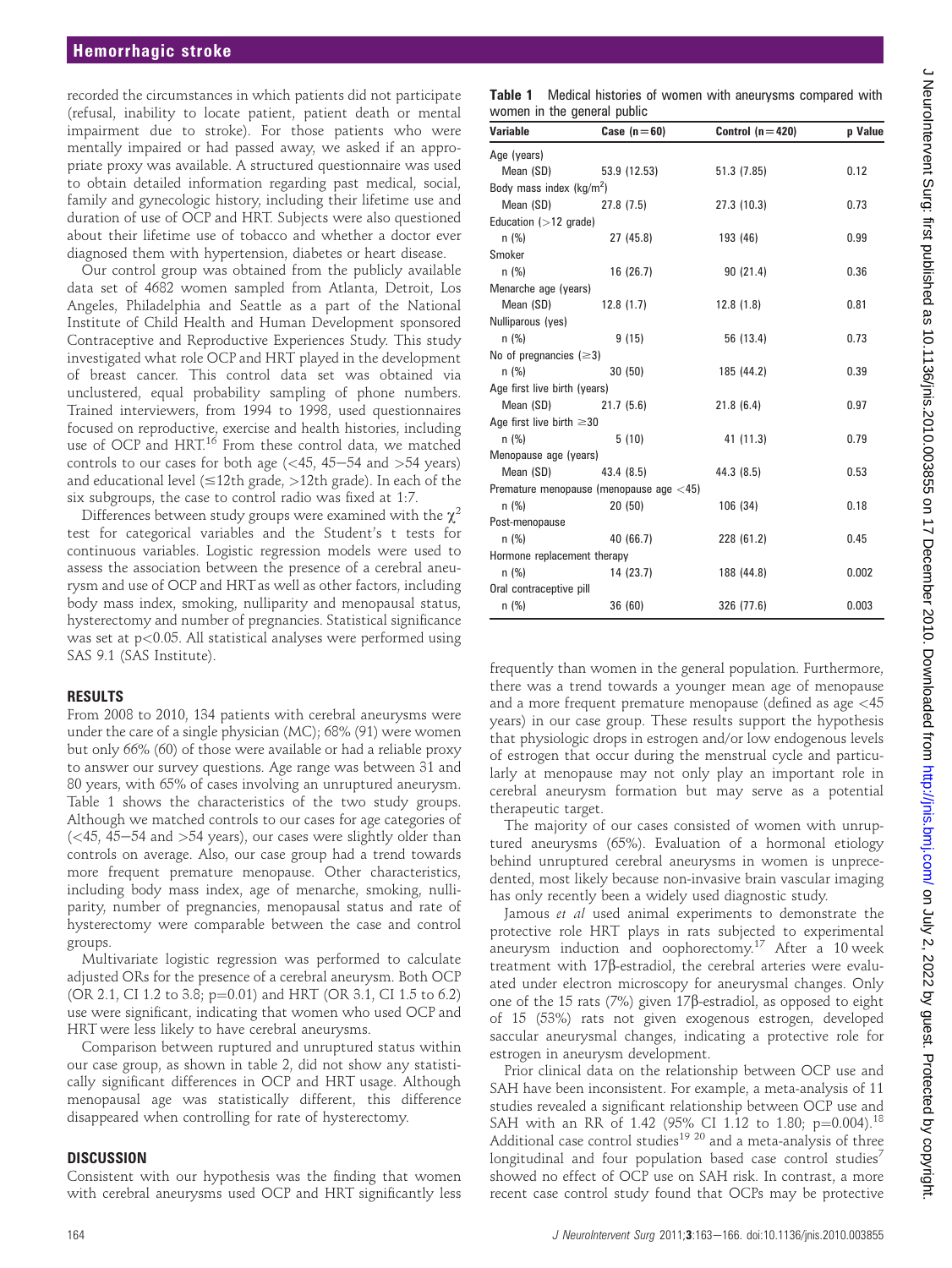Mean (SD) 28.5 (7.6) 26.5 (7.2)

Median 52 54

unruptured cerebral aneurysms

Body mass index (kg/m<sup>2</sup>)

Education  $(512 \text{ grade})$ 

Age

Table 2 Univariate analysis comparing patients with ruptured and

Variable **Unruptured (n**=39) Ruptured (n=21) p Value

Mean (SD) 53.4 (12.7) 54.9 (12.4) 0.66

Median 28.4 26.7 0.34

| $\text{Equation} \geq 1 - \text{equation}$               |                                            |            |      |  |  |  |
|----------------------------------------------------------|--------------------------------------------|------------|------|--|--|--|
| n(%)                                                     | 20(52.6)                                   | 7(33.3)    | 0.15 |  |  |  |
| Smoker                                                   |                                            |            |      |  |  |  |
| n(%)                                                     | 10(25.6)                                   | 6(30)      | 0.72 |  |  |  |
| Menarche age (years)                                     |                                            |            |      |  |  |  |
| Mean (SD)                                                | 12.6(1.8)                                  | 13.1(1.5)  |      |  |  |  |
| Median                                                   | 12.5                                       | 13         | 0.28 |  |  |  |
| Nulliparous (yes)                                        |                                            |            |      |  |  |  |
| n(%)                                                     | 5(13.9)                                    | 2(9.5)     | 1.0  |  |  |  |
| No of pregnancies                                        |                                            |            |      |  |  |  |
| Mean (SD)                                                | 3.3(2.5)                                   | 3.2(1.5)   |      |  |  |  |
| Median                                                   | 3                                          | 3          | 0.82 |  |  |  |
| Age first live birth (years)                             |                                            |            |      |  |  |  |
| Mean (SD)                                                | 21.7(7.6)                                  | 19.6(5.6)  |      |  |  |  |
| Median                                                   | 20.5                                       | 20         | 0.62 |  |  |  |
| Menopause age (years)                                    |                                            |            |      |  |  |  |
| Mean (SD)                                                | 41(9)                                      | 47.1 (6.3) | 0.02 |  |  |  |
| Median                                                   | 42                                         | 48.5       |      |  |  |  |
|                                                          | Premature menopause (menopause age $<$ 45) |            |      |  |  |  |
| n(%)                                                     | 14 (58.3)                                  | 6(37.5)    | 0.2  |  |  |  |
| Post-menopause                                           |                                            |            |      |  |  |  |
| n(%)                                                     | 24 (61.5)                                  | 16 (76.2)  | 0.25 |  |  |  |
| Hysterectomy                                             |                                            |            |      |  |  |  |
| n(%)                                                     | 16 (43.2)                                  | 5(25)      | 0.17 |  |  |  |
| Hormone replacement therapy                              |                                            |            |      |  |  |  |
| $n$ (%)                                                  | 11(28.2)                                   | 3(15)      | 0.34 |  |  |  |
| Hormone replacement therapy duration among users (years) |                                            |            |      |  |  |  |
| Mean (SD)                                                | 14.3 (13.6)                                | 5.5(6.4)   |      |  |  |  |
| Median                                                   | 6.5                                        | 5.5        | 0.67 |  |  |  |
| Oral contraceptive pill                                  |                                            |            |      |  |  |  |
| n(%)                                                     | 25(64.1)                                   | 11(52.4)   | 0.38 |  |  |  |
| Oral contraceptive pill duration among users (years)     |                                            |            |      |  |  |  |
| Mean (SD)                                                | 5.8(6.8)                                   | 5(4.8)     |      |  |  |  |
| Median                                                   | 4.5                                        | 3          | 0.89 |  |  |  |
|                                                          |                                            |            |      |  |  |  |

from SAH with an OR of 0.64 but this was not statistically significant.<sup>3</sup> Other studies show more support for a protective role of OCP use and SAH. For instance, a population based case control study showed that having a history of OCP use in the past is protective from both hemorrhagic and ischemic stroke later in life.20 Similarly, a case control study of 124 women with SAH, aged 30-79 years, found that several factors, including earlier age of menarche (adjusted OR 3.24) and nulliparity (adjusted OR 4.23) were associated with an increased risk of SAH. These effects appear to be additive, and women with both early menarche and null gravidity have correspondingly increased risk (adjusted OR  $6.37$ ).<sup>21</sup>

Previously published data on OCP use and SAH have been conflicting, likely because of significant variability of both formulations and dosages over time. Since the introduction of OCPs in 1960, initial dosages administered were in the range of 50 mg of ethinyl estradiol. Modern OCPs use fractional doses of estrogen, and most include varying doses of progestins. Furthermore, because these are observational studies, there is no consistency or regulation on the types or dosages of exogenous

hormones used, duration of their use, compliance of use or which decade(s) of women's lives the pills were taken. The historical changes in formulations and dosages could very well account for the varying results reported in the literature.

Although the relationship between OCP use and SAH has been inconsistent in the literature, HRT appears to have a more consistently favorable effect on SAH risk. Given the significantly greater drop in in vivo estrogen after menopause compared with the milder, albeit more frequent, drops in estrogen found during the normal menstrual cycle, it follows that the impact of exogenous hormones in the post-menopausal period may play a larger role in affecting cerebral aneurysm pathogenesis. Longstreth et al, via a 1:2 age matched case control study, evaluated 103 women with only ruptured cerebral aneurysms and found a higher frequency of post-menopausal women and those who never took HRT among SAH cases.<sup>22</sup> Mhurchu et al also performed a prospective, population based, case control study looking at 286 patients and found that any use of HRT was associated with a significant 36% reduction in the odds of SAH.2 The association between ever use of HRT and SAH was further validated by demonstrating no significant differences in relation to age, cholesterol level, BMI, smoking habits, history of hypertension or level of education between those who had ever used HRT and those who never used  $HRT<sup>2</sup>$ 

### Study limitations

The primary limitations of this report are those associated with our control group data. Finding ideal controls for unruptured as opposed to ruptured cerebral aneurysms is inherently more difficult and time consuming. Ideal controls would be women matched for age, race and socioeconomic background with documented normal brain vascular imaging. However, unlike prior studies evaluating SAH, greater logistical challenges existed in identifying women with normal brain vascular imaging compared with asking the question if they had ever experienced a SAH. Obtaining a sufficient control size within a reasonable amount of time proved difficult because brain vascular imaging, unlike brain parenchymal imaging, is not often performed as a screening or initial study.

The significant disparity in HRT use between our cases and controls is confounded by practice pattern changes in prescribing HRT during the past two decades. Until 2002, when the Women's Health Initiative investigators published their data from interviews of  $16608$  healthy post-menopausal women,<sup>23</sup> oral HRT had been routinely given for the short term treatment of hot flashes and other menopausal symptoms. At a mean of 5.2 years of follow-up, the trial was halted because of a statistically significant increased risk for breast cancer, in addition to a small but increased risk of heart disease, stroke, blood clots and abnormal mammograms. Since this publication, HRT prescriptions have dropped significantly. Therefore, because the data for the control group were conducted between the years 1994-1998, and the data from our cases were collected from 2008 to 2010, a portion of our cases not only underwent menopause after 2002 but also were susceptible to this confounder. Control data obtained during the same time points of 2008-2010 would represent a more accurate control.

Another limitation of this study is that all hormonal data were based on self- or proxy report. This information was not confirmed on medical record review which may have resulted in misclassification of exposures. Nevertheless, a high agreement between self-report and medical records regarding the use of  $HRT^{24}$  has been demonstrated in the past, suggesting this type of reporting may be reliable.